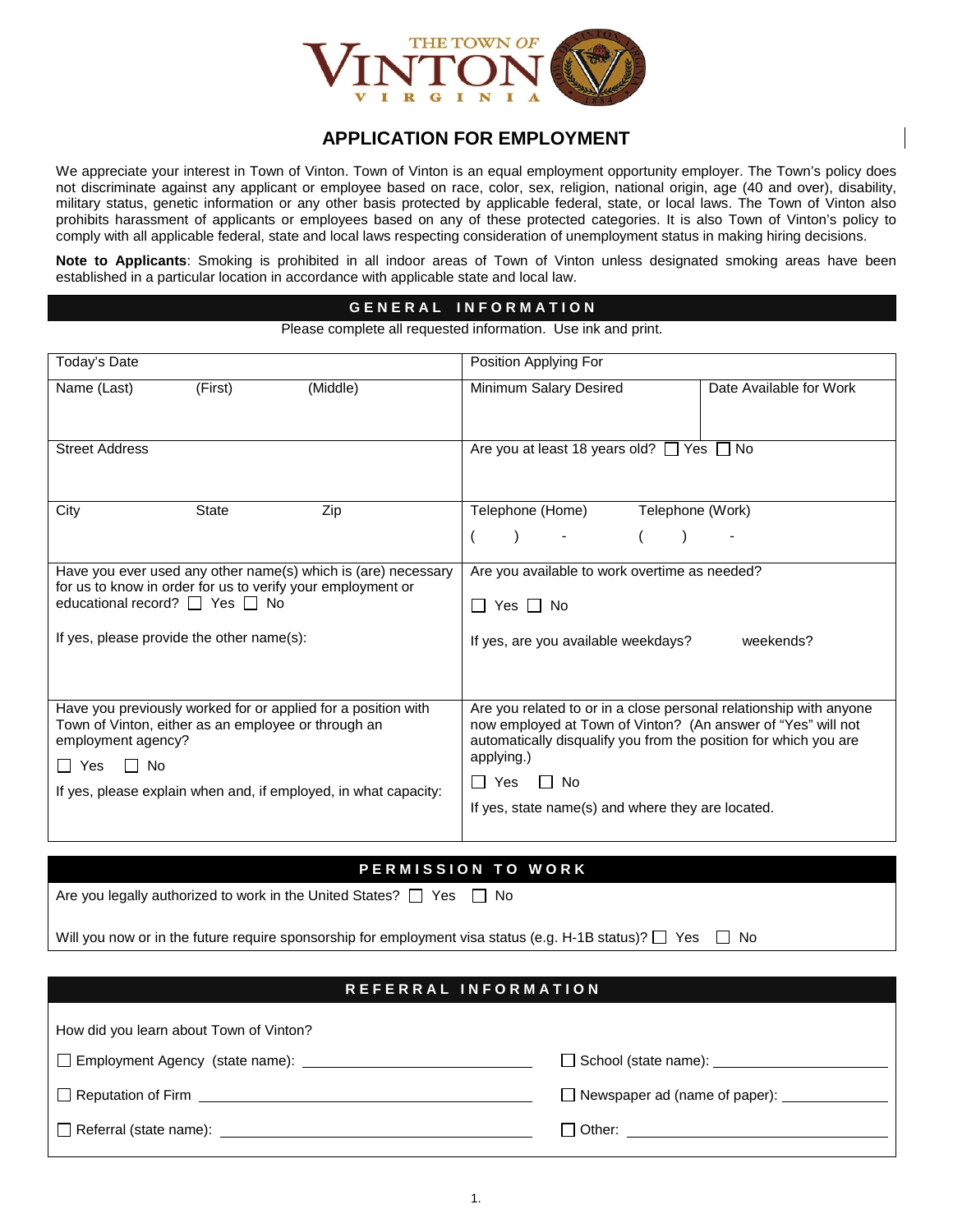#### **W O R K E X P E R I E N C E**

Please specify your complete full-time and part-time employment history, including self-employment. You may include any verified work performed on a volunteer basis. Begin with your most recent employer. If you require additional space, please use the reverse side of this page and/or the following page.

| Employer                                    | Telephone                 |      |
|---------------------------------------------|---------------------------|------|
|                                             | ٠                         |      |
| Address                                     | Employed (Month and Year) |      |
|                                             | From                      | To   |
| Name, Title, and Phone Number of Supervisor | Monthly Wages             |      |
|                                             | Start                     | Last |
| Job Title, and Work Responsibilities        | Reason for Leaving:       |      |
|                                             |                           |      |
|                                             |                           |      |
|                                             |                           |      |

|              | Employer                                    | Telephone                 |      |
|--------------|---------------------------------------------|---------------------------|------|
|              |                                             | $\overline{\phantom{a}}$  |      |
|              | Address                                     | Employed (Month and Year) |      |
|              |                                             | From                      | To   |
| $\mathbf{2}$ | Name, Title, and Phone Number of Supervisor | <b>Monthly Wages</b>      |      |
|              |                                             | Start                     | Last |
|              | Job Title, and Work Responsibilities        | Reason for Leaving:       |      |
|              |                                             |                           |      |
|              |                                             |                           |      |
|              |                                             |                           |      |
|              |                                             |                           |      |

|   | Employer                                    | Telephone                 |      |
|---|---------------------------------------------|---------------------------|------|
|   |                                             | $\overline{\phantom{a}}$  |      |
|   | Address                                     | Employed (Month and Year) |      |
|   |                                             | From                      | To   |
| 3 | Name, Title, and Phone Number of Supervisor | <b>Monthly Wages</b>      |      |
|   |                                             | Start                     | Last |
|   | Job Title, and Work Responsibilities        | Reason for Leaving:       |      |
|   |                                             |                           |      |
|   |                                             |                           |      |
|   |                                             |                           |      |

**All employers including your current employer may be contacted to verify the information you provide**. May we contact your current employer prior to any offer of employment?  $\Box$  Yes  $\Box$  No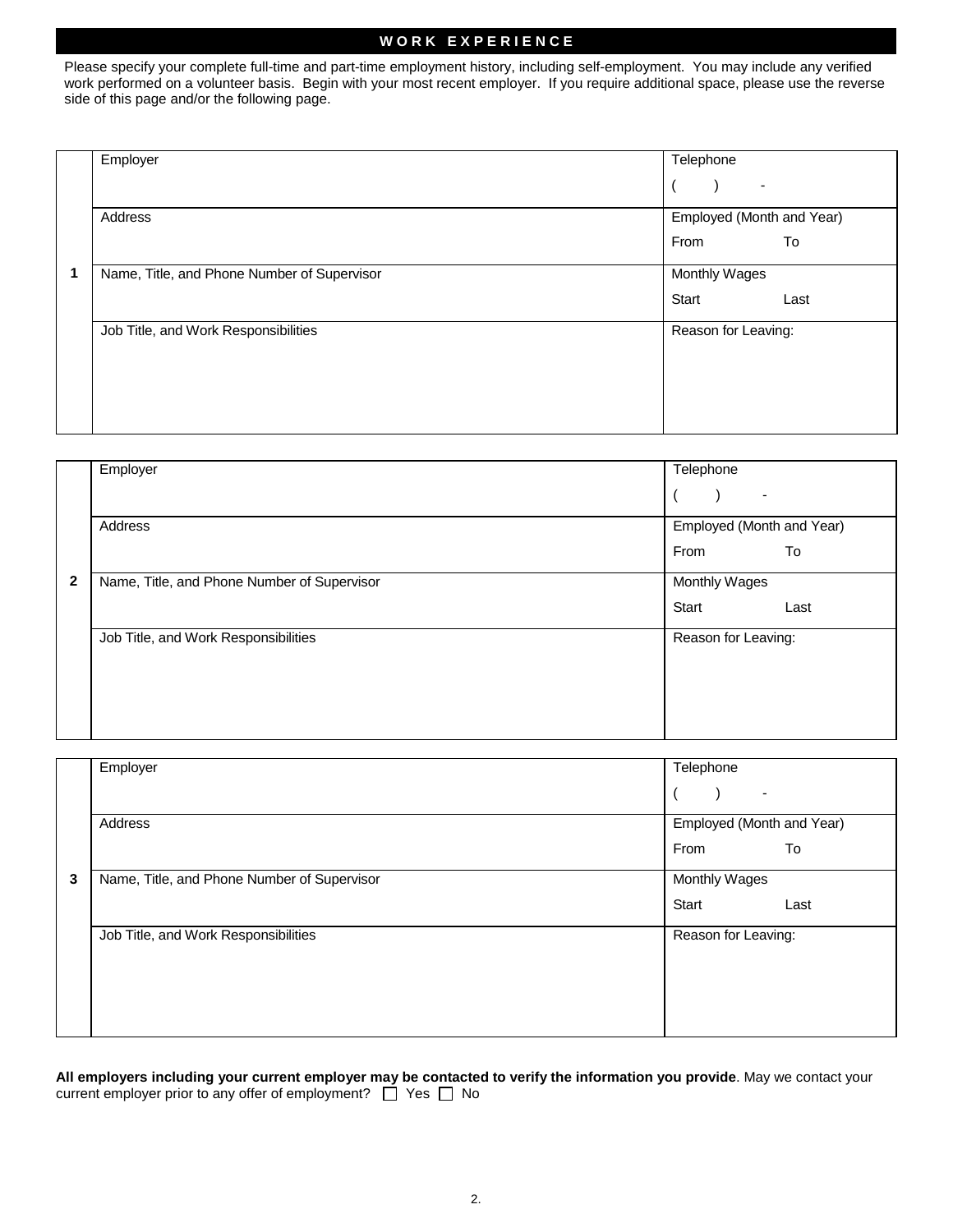# **P R O F E S S I O N A L R E F E R E N C E S**

Individuals not related to you. Business references preferred.

| <b>Name</b> | Occupation | <b>Phone</b> | <b>Address</b> | <b>Years Known</b><br>and Capacity |
|-------------|------------|--------------|----------------|------------------------------------|
|             |            |              |                |                                    |
|             |            |              |                |                                    |
|             |            |              |                |                                    |

# **E D U C A T I O N & T R A I N I N G**

Please include name, street, city, state and zip code for each school.

| School                       | Name and Location of School | <b>Number of Years</b><br><b>Completed</b> | <b>Degree</b> | Type of<br>Course/Major |
|------------------------------|-----------------------------|--------------------------------------------|---------------|-------------------------|
| <b>High School</b>           |                             |                                            |               |                         |
| College                      |                             |                                            |               |                         |
| Business/Trade/<br>Technical |                             |                                            |               |                         |

# **JOB-RELATED S K I L L S AND QUALIFICATIONS**

Please summarize your job-related skills and qualifications: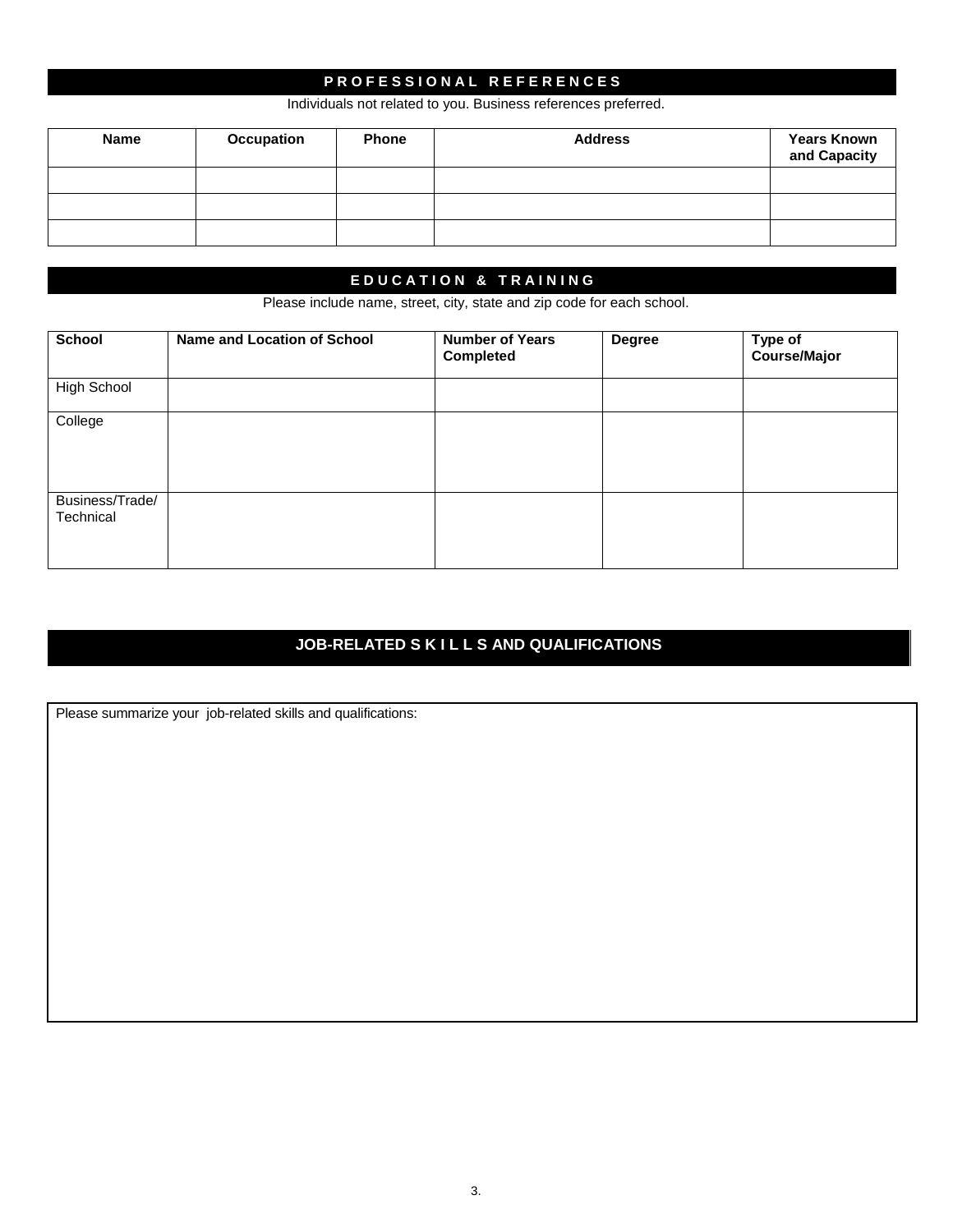# **A D D I T I O N A L E M P L O Y M E N T I N Q U I R I E S**

| If applying for a position that will include driving:                                       |
|---------------------------------------------------------------------------------------------|
| If hired, can you provide a valid driver's license? $\Box$ Yes $\Box$ No                    |
| Do you have a CDL license? $\Box$ Yes $\Box$ No                                             |
| Have you been convicted of a traffic violation in the last five years? $\Box$ Yes $\Box$ No |
| Nature of Violation: Nature of Violation:                                                   |
| If hired, you may be required to provide evidence of insurance or insurability.             |
|                                                                                             |